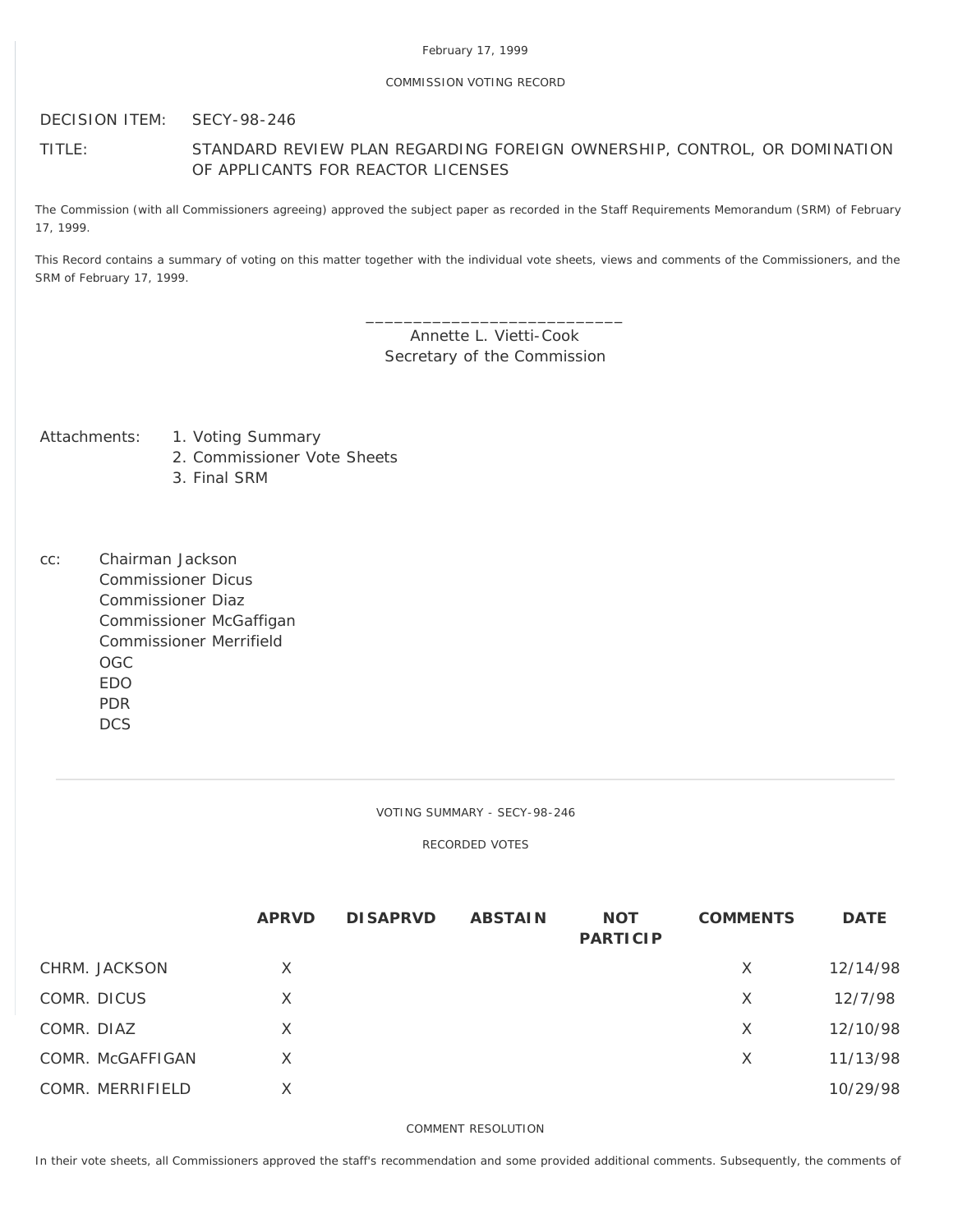the Commission were incorporated into the guidance to staff as reflected in the SRM issued on February 17, 1999.

## Commissioner Comments on [SECY-98-246](http://www.nrc.gov/reading-rm/doc-collections/commission/secys/1998/secy1998-246/1998-246scy.html)

### **Chairman Jackson's Comments on SECY-98-246**

I approve the issuance of the draft Standard Review Plan on Foreign Ownership, Control, and Domination for public comment, subject to the following comments and revisions provided in the Attachment. I do not believe that it is appropriate for the Commission to establish an arbitrary numerical value of voting stock held by a foreign entity which could render an applicant ineligible, or eligible for a license. In fact, based on the circumstances of a particular case, a small percentage of voting stock held by a foreign entity could require a finding that the applicant is under foreign control. The basis for our decisions must be strongly rooted in the provisions of the Atomic Energy Act, as well as the Commission's primary interest that determinations are made with an orientation toward U.S. common defense and security. This decision must result in a finding that the issuance of a license, in part to a foreign owner, would not be inimical to U.S. common defense and security or to the health and safety of the American public.

I agree with Commissioner McGaffigan that percentages must be interpreted in the light of all the information that bears on who in the corporate structure exercises control over what issues and what rights may be associated with certain types of shares. The staff has not made a clear case that 50 percent is a critical threshold in making determinations that an applicant for transfer is precluded by or satisfies Sections 103d and 104d of the Atomic Energy Act. Therefore, statements that conflict with the view that the Commission has not set a threshold (e.g., "an applicant that is up to 50 percent") should be clarified or removed from the SRP.

Recognizing that transactions of securities can rapidly change and result in a change of interests by foreign entities, the staff should include an ongoing monitoring provision in the SRP for those cases in which transactions may trigger a significant change of the nature and the extent of the foreign interest. This could be accomplished by including conditions such as those cited in the SRP for the U.S. Enrichment Corporation privatization. The staff should look to build upon its ongoing government partnerships established with the Action Plan for electric utility restructuring to assure that licensees continue to satisfy the regulations. For example, Section 13 of the Security and Exchange Act of 1934, requires timely disclosure if an individual acquires 5% or more of the common stock of a registered company. As a method of monitoring, the SRP could incorporate provisions that require licensees to submit copy of these filings to the Security and Exchange Commission.

As stated in my vote on [SECY-98-153,](http://www.nrc.gov/reading-rm/doc-collections/commission/secys/1998/secy1998-153/1998-153scy.html) I agree that this Standard Review Plan should be incorporated with the Standard Review Plan on Power Reactor Licensee Financial Qualifications and Decommissioning Funding Assurance. However, an effort to merge the two documents should not be undertaken at this time. The Final Standard Review Plan on Power Reactor Licensee Financial Qualifications provides important information on NRC processes to review financial qualifications and methods of providing decommissioning funding, and reflects the changes to the NRC decommissioning funding assurance requirements that will be effective November 23, 1998. Accordingly, the issuance of this final SRP should not be delayed to incorporate the SRP on Foreign Ownership, Control and Domination. Rather, the SRP on Financial Qualifications and Decommissioning Funding Assurance should be expanded to reference the key quidance documents that are used in the license transfer application review process, including the SRP on foreign ownership. Following the receipt and resolution of comments on the draft SRP on Foreign Ownership, Control and Domination, the staff should proceed to combine the guidance documents.

COMMENTS ON THE SRP ON FOREIGN OWNERSHIP, CONTROL AND DOMINATION

Page 1, third paragraph:

The SRP should define what comprises "common defense and security" and how that is distinct and separate from the types of common defense and security matters such as physical security and safeguards, which are not addressed in the SRP.

Page 3, revise (2) of 50.80:

Following "and orders," replace "of" with "issued by."

Page 6, 2<sup>nd</sup> condition:

The last sentence regarding a specific threshold should be deleted.

#### **Commissioner Dicus' Comments on SECY-98-246**

I approve the issuance of the draft Standard Review Plan (SRP) on Foreign Ownership, Control and Domination. I support combining this SRP with the SRP on Power Reactor Licensee Financial Qualifications and Decommissioning Funding Assurance described in SECY- 98-153. It should be left up to staff's discretion whether they combine the SRPs before or after submitting the final version of the SRP on Foreign Ownership, Control and Dominance for Commission approval.

I concur with Commission McGaffigan's proposed changes to both the draft SRP and the Information Paper, SECY-98-252.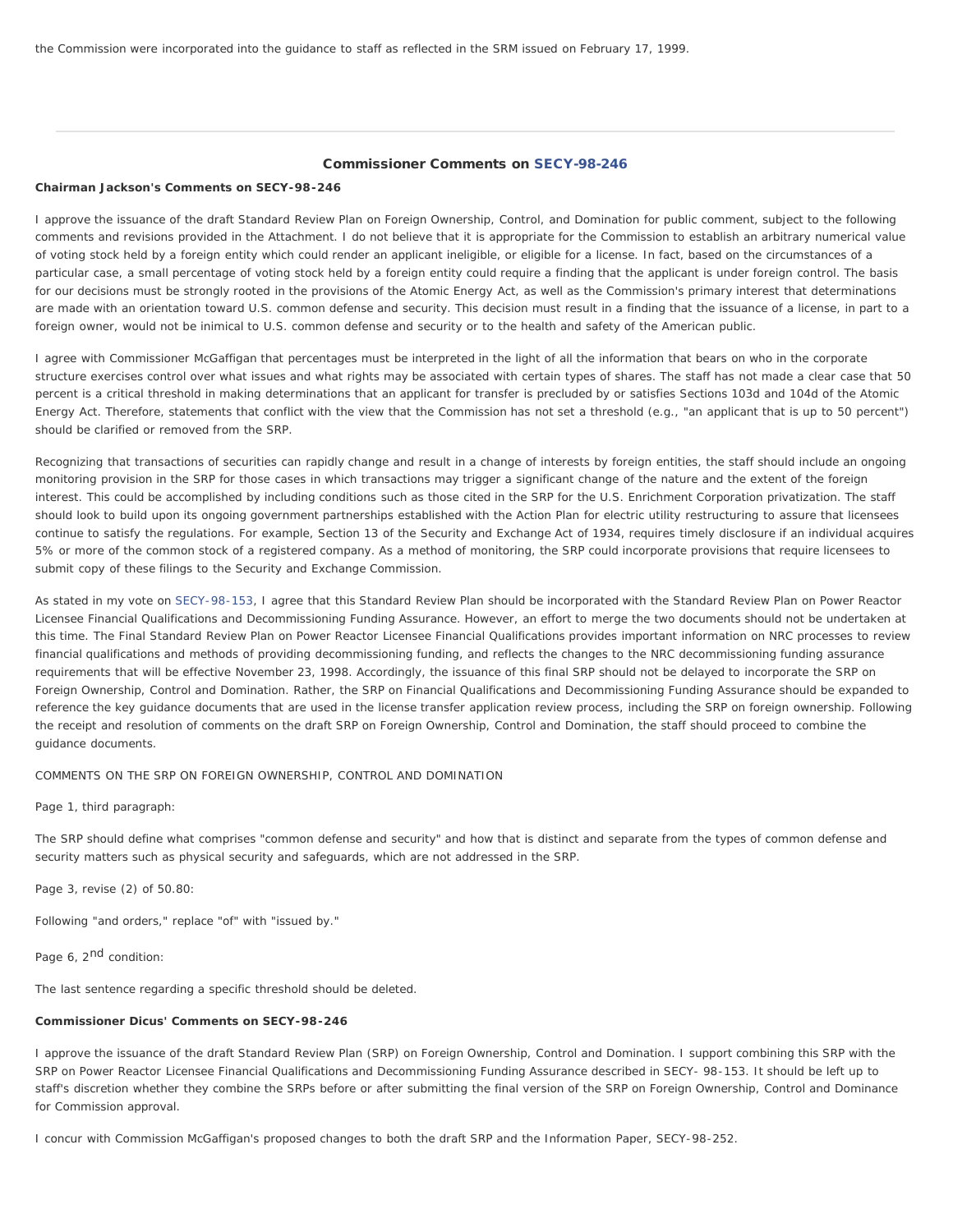#### **Commissioner Diaz' Comments on SECY-98-246**

I approve issuance of the draft Standard Review Plan (SRP) on Foreign Ownership, Control and Domination. I believe, however, that section 3.2 of the draft SRP should be clarified to more clearly indicate, as provided in section 4.2, that "[t]he Commission has not determined a specific threshold above which it would be conclusive that an applicant is controlled by foreign interests." The staff's approach to review of the foreign ownership aspects of specific license transfers as set out, for example, in SECY-98-252, should be made consistent with the Commission's general policy direction associated with the Commission's action on the draft SRP.

#### **Commissioner McGaffigan's Comments on SECY 98-246**

I approve this draft SRP, subject to changes consistent with the following comments:

The draft focuses too much on the percentage of ownership, even to the point of seeming inconsistency. For example, the draft says, "An applicant that is up to 50% owned by a foreign entity may still be eligible for a license ...." (section 3.2 of the draft.) This sentence comes too close to saying that an applicant 50% or more of which is owned by a foreign entity would *not* be eligible for a license. Yet section 4.2 of the draft rightly says, "The Commission has not determined a specific threshold above which it would be conclusive that an applicant is controlled by foreign interests."

It may be useful for us to know percentages, but the SRP should not suggest anything magical about 50%. As the staff knows, a mere 1% can control under majority rule when the remaining 99% is divided into two blocks neither of which has more than 50%. And even, say, 70% does not control under thinkable supermajority rules, or rules that assign different voting rights to different kinds of stocks. The percentages must be interpreted in the light of all the information that bears on who in the corporate structure exercises control over what issues. The statement in section 4.2 is consistent with this principle, but the remarks in section 3.2 do not seem to be.

I would therefore make the following changes to the SRP, to make it consistent with its better self:

The 4th paragraph of section 3.2 should begin as follows (new words are redlined): "Even though a foreign entity contributes 50%, or somewhat more, of the costs of constructing a reactor, ...."

The 5th paragraph of section 3.2 should begin as follows (new words are redlined): "An applicant that is up to 50%, or somewhat more, owned by a foreign entity may still be eligible for a license if certain conditions are imposed ...."

The SRP should also acknowledge that there are practical limits to the extent to which we can determine these percentages. I would borrow from a sentence on page 33 of the draft final SRP on financial qualifications and decommissioning funding assurance and make the following sentence the nextto-last sentence in the second condition of section 4.2.

However, recognizing that shares change hands rapidly in the international equity markets, the staff usually does not evaluate power reactor licensees to determine the degree to which foreign entities or individuals own relatively small numbers of shares of the licensees' voting stock. *SECY-98-252:* This information paper on AmerGen's proposed purchase of TMI-1 is now scheduled for release on Monday, November 16. I believe that it is inconsistent with the draft SRP (as clarified above) in two ways, and should be modified before it is released.

First, the 3rd footnote (page 3) comes close to saying that greater than 50% foreign ownership makes the applicant ineligible for a license. I would modify the 3rd sentence of the footnote to read: "This raises the issue of whether just how much of AmerGen's total foreign ownership is greater than 50 percent foreign as a result of even a small percentage of PECO's stock being owned by foreign investors." I would also change the next-to-last sentence of the footnote to read as follows (partly for reasons of syntax): "Until it receives any information to the contrary, the staff is working under the assumptions that AmerGen is no more than 50 percent foreign owned and that the Commission's previous decisions that foreign ownership, per se, is not prohibited by the AEA when it does not lead to foreign control or domination still hold." Finally, I would add to the end of the footnote the following sentence, again making use of material on page 33 of the draft final SRP for financial qualifications and decommissioning funding assurance:

Recognizing that shares change hands rapidly in the international equity markets, the staff usually does not evaluate power reactor licensees to determine the degree to which foreign entities or individuals own relatively small numbers of shares of the licensees' voting stock.

Second, the information SECY says (on page 5) that "the staff does not intend to use considerations of the home country of BE, plc, in its determinations of foreign ownership, control, or domination." However, section 3.2 of the draft SRP says, rightly,

The Commission has stated that the foreign control limitation should be given an orientation toward safeguarding the national defense and security. Thus, an applicant that may pose a risk to national security by reason of even limited foreign ownership would be ineligible for a license.

The SRP does not draw the bright line that the information paper draws between the foreign control finding and the national security finding. I prefer the SRP's greater flexibility and attention to the realities of national security. I would therefore revise the last 4 sentences of the paragraph in the information paper that discusses this issue (the 2nd full paragraph on page 5):

.... The staff believes that substantial weight should be given to these facts in making a non-inimicality finding with respect to protecting the common defense and security of the U.S. However, Ssuch facts, though are not dispositive of the prohibition of foreign ownership, control, or domination under Section 104d of the AEA, are also relevant to a determination under that section, because, as the Commission has stated, the foreign control limitation should be given an orientation toward safeguarding the national defense and security. Previous Commission decisions with respect to the foreign ownership, control, or domination did not distinguish among the home countries of the ultimate owners of the applicants. Thus, the staff does not intend to use considerations of the home country of BE, plc, in its determinations of foreign ownership, control, or domination. The extent to which a foreign ownership is tolerable depends in part on the identity of the foreign ownership. For example, an applicant that may pose a risk to national security by reason of even